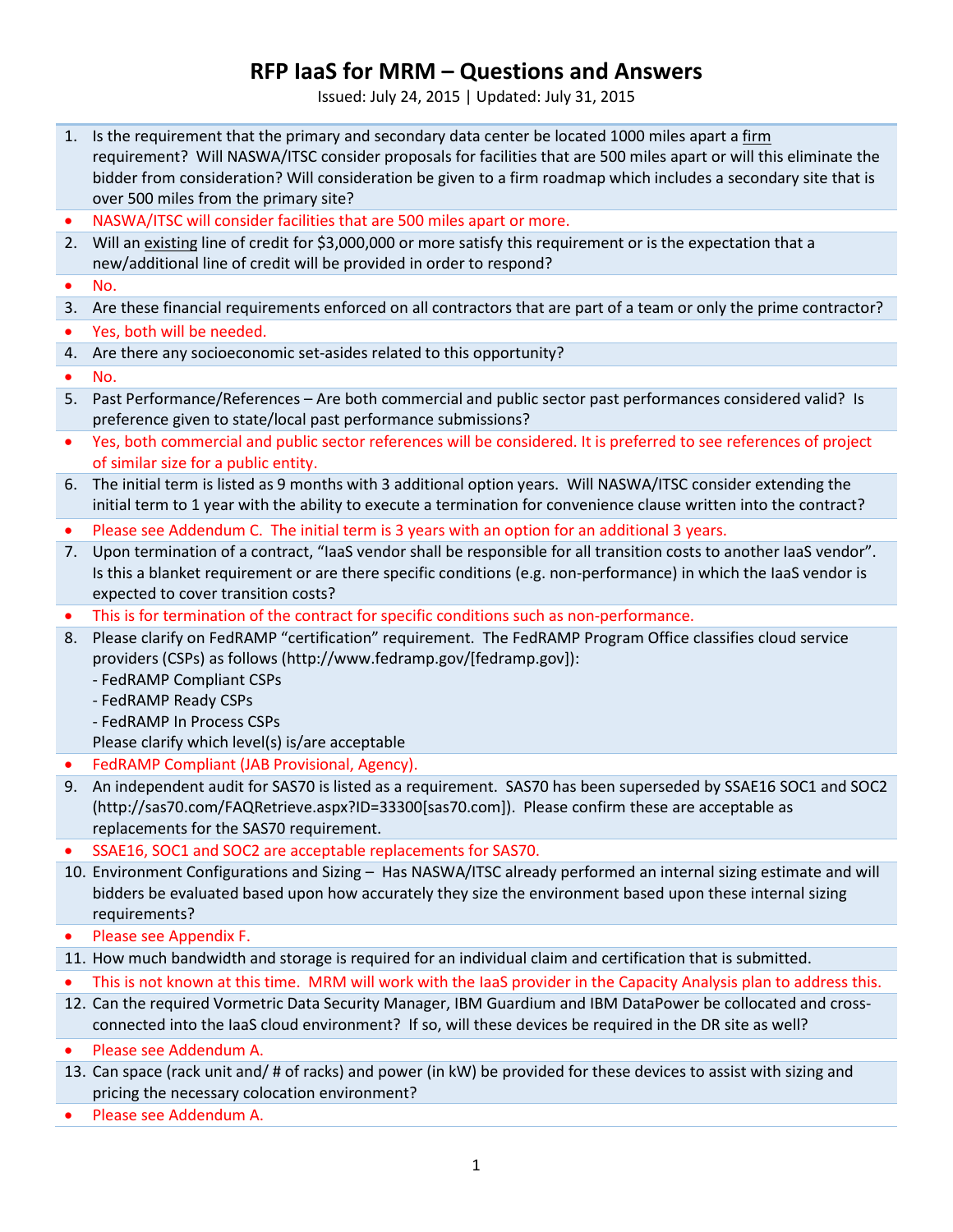Issued: July 24, 2015 | Updated: July 31, 2015

- 14. Appendix F includes details specific to a variety of Servers. Assuming that these servers do not operate at simultaneous peak, will NASWA/ITSC consider a reasonable amount of oversubscription of the cloud environment? If so, what does NASWA/ITSC consider reasonable oversubscription levels? 2:1? 3:1? Other? If not, please confirm that bidder should price virtual machines individually per server environment consistent with the information and average utilization metrics provided in Appendix F.
- Bidder should provide price for virtual machines individually consistent with the information and average utilization metrics provided in Appendix F.
- 15. Page 13 Requirement e. This requirements states "The IaaS Vendor must provision sufficient bandwidth from the network service providers to meet the response requirements of MRM". Bandwidth requirements/metrics are not provided in Appendix F: Infrastructure Sizing Specifications". Can NASWA/ITSC please indicate what is considered "sufficient bandwidth"?
- The exact amount of bandwidth that the application is using has not been determined, as there are multiple applications besides MS Unemployment System using the bandwidth.
- 16. 16Will bandwidth be shared among the multiple state environments or will bandwidth be acquired separately and dedicated to each state individually within the consortium?
- Bandwidth should be separate and dedicated to each state individually.
- 17. Page 14 Roles & Responsibilities Please define what is meant by "Server Security". Are there more specific requirements that can clarify this requirement as there are many possibilities/options for securing a server?
- Physical security Obviously IaaS vendor has to provide physical security as mentioned in the RFP. There should be no server breaches, unauthorized personnel access, cross VM attacks, security patches, etc.
- Hardware Security and OS Security Yes IaaS vendor to provide this security along with that there should be no server breaches, unauthorized personnel access, cross VM attacks, security breaches, etc.
- 18. Is there a requirement that the Guardium, Vormetric and IBM devices be collocated in the same data center facility that hosts the IaaS cloud environment?
- Please see Addendum A.
- 19. Consider reducing the required distance between the primary and secondary datacenters to a minimum of 300 miles from the currently required minimum of 1,000.
- NASWA/ITSC will consider facilities that are 500 miles apart or more.
- 20. Provide additional information on what constitutes ITSC's determination of fiscal responsibility (Page 7, D. Financials)
- NASWA/ITSC reserves the right to review financials only on the selected Bidders as a method of determining fiscal responsibility.
- 21. Completely remove excessive Credits payable as listed in System Service Levels section.
- This cannot be removed at this time.
- 22. Remove renegotiation clauses of the Hosting Services Agreement
- This cannot be removed at this time.
- 23. Remove liquidated damages and Indemnification clauses of the Hosting Services Agreement
- This cannot be removed at this time.
- 24. Limit total amount of credits/liability to no more than 10% of the monthly service fee
- This cannot be done at this time.
- 25. Remove the ability for each state to transfer venue to any court of appropriate jurisdiction located in any MRM state (Governing law shall be District of Columbia without exception).
- This cannot be removed at this time.
- 26. Provide more information and sizing detail on the desired staging, test, development, training and any other desired hosted environment related to this solicitation.
- See Appendix F. There will not be a test, development or training environments, only production for each state and shared staging.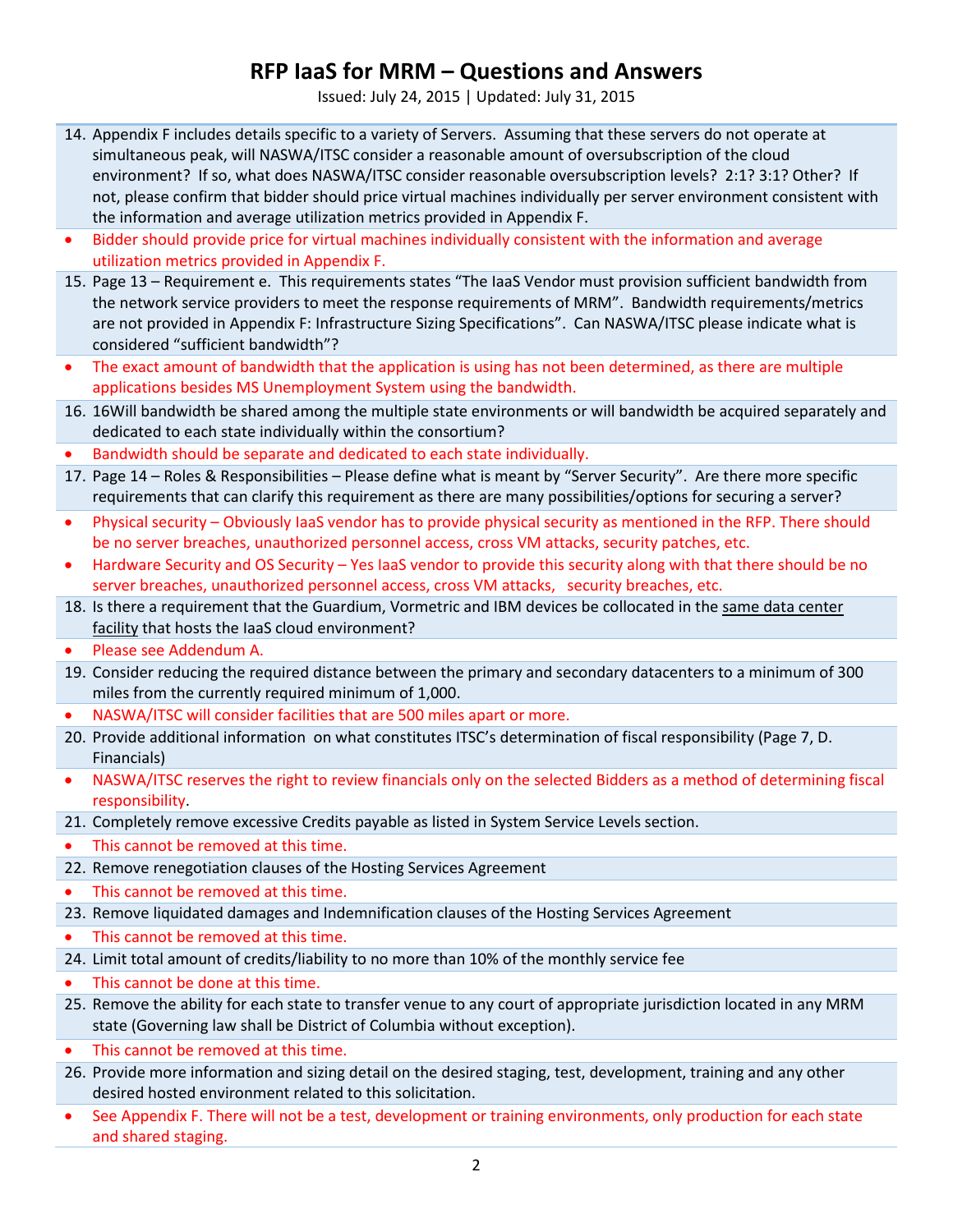Issued: July 24, 2015 | Updated: July 31, 2015

- 27. Increase the base year to 1 full year (12 month period).
- See Addendum C.

28. How does MRM expect us to interface with state and federal systems on behalf of MRM?

- No. MRM applications will interfaces directly (using TCP IP, web services, SSH, SFTP etc.) with the state and federal systems. IaaS vendor to provide adequate infrastructure for this.
- 29. Is the FedRAMP certification needed for single or multi-agency?
- Multi-Agency preferred, Single Agency acceptable.
- 30. Do you mind providing a Word document of the RFP so we can answer directly under the terms and redline some of the contractual language?
- A Word version will be posted on Monday, July 27, 2015.
- 31. In Section E (Proposal Plan), subsection 8, line item D states that the Iaas vendor is responsible for server security. Can you provide detail on what type of security you are expecting? Physical, OS security, application layer security, etc?
- Physical security Obviously IaaS vendor has to provide physical security as mentioned in the RFP. There should be no server breaches, unauthorized personnel access, cross VM attacks, security patches, etc.
- Hardware Security and OS Security Yes, IaaS vendor is to provide server security. There should be no server breaches, unauthorized personnel access, cross VM attacks, security breaches, etc.

32. Going forward will EMC AVAMAR be the server backup solution in the cloud or is MRM open to other solutions?

- MRM is open to any secure and cost effective solution.
- 33. Background and Purpose, RFP Page 3 Does the cloud infrastructure and managed services vendor also manage the applications (application support) for the MRM UI or does the vendor only manage the cloud infrastructure?
- The vendor only manages the cloud infrastructure. The consortium has already procured and is working with an existing vendor for application support. The consortium is contemplating to procure a managed services vendor to oversee and coordinate the application support and its hosting, in part depending on the outcome of this procurement.
- 34. III. Solution Objectives, RFP Page 4 "Maintain environments to conform to all state-required audit levels." Are there specific and separate security standards and guidelines for each state in the consortium or is FedRAMP, DISA ECSB L1-2, ITAR, HIPAA, FERPA and CJIS compliance sufficient for all states?
- There are no separate security standards and guidelines for each state. FedRAMP, DISA ECSB L1-2, ITAR, HIPAA, FERPA and CJIS compliance applies to all states.
- 35. III. Solution Objectives, Page 4 and V. Proposal Requirements, E. Proposal Plan, 2. Security, Item b. RFP Page 9 "Adhere to state and federal security standards and guidelines." "Additional certifications in ISO/IES 27001:2005 or Skyhigh CloudTrust are preferred." - Are there specific and separate security standards and guidelines for each state in the consortium or is SSAE16 audit sufficient for all states?
- The same security standards and guidelines apply to all states. Please note, SSAE16, SOC1 and SOC2 are also acceptable replacements for SAS70.
- 36. V. Proposal Requirements, A. Eligibility Requirements, RFP Page 6 What is your preference for Disaster Recovery? Dedicated or Disaster Recovery as a Service (DRaaS)?
- No preference. Vendor to provide a cost effective solution meeting all the requirements as specified in RFP.
- 37. V. Proposal Requirements, E. Proposal Plan, RFP Page 8 Will the MRM consider a logically dedicated USPS FedRAMP certified virtual private cloud with standard terms and conditions or does MRM require a physically dedicated off premise private cloud that is designed and delivered to meet the SLA's and OLA's of this agreement?
- Vendor's solution must meet the SLA and OLA's of the RFP, and will be scored accordingly.
- 38. V. Proposal Requirements, E. Proposal Plan, 1. High-Level Features of the Integrated Infrastructure, Item e. RFP Page 9 - Security policies for IRS Publication 1075, is the role of the IaaS vendor only limited to safeguarding the data stored in the storage? (The applications will take into consideration the data security from an application perspective)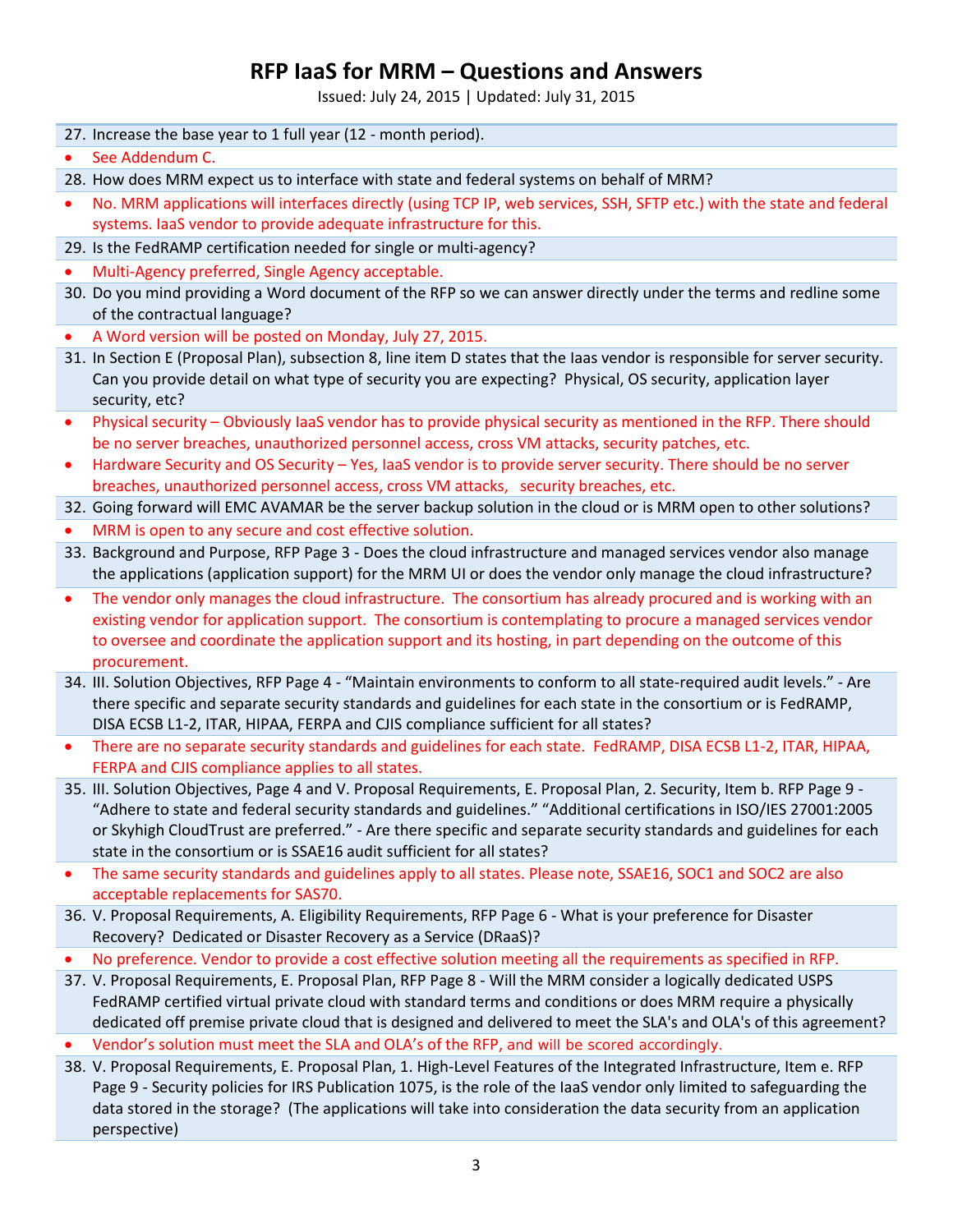Issued: July 24, 2015 | Updated: July 31, 2015

- The proposed solution should ensure that there should be no server breaches, unauthorized personnel access, cross VM attacks, security breaches, etc. Protection of data in transit within the cloud infrastructure is as critically important as protecting the data on storage.
- 39. V. Proposal Requirements, E. Proposal Plan, 3. Capacity, Elasticity, Performance, Environments, Item i., RFP Page 11 - "MRM shall finalize response time requirements and how they will be measured prior to going live. MRM will coordinate with application vendor and the IaaS Vendor on this effort." - Is it possible to provide response time guidelines before go-live as this may impact overall design?
- Yes, response time guidelines will be provided before going-live.
- 40. V. Proposal Requirements, E. Proposal Plan, 4. Environment Configurations and Sizing, RFP Page 11 Are the three production environments of MRM configured in a similar manner? What is the current configuration of the MRM system for the three states?
- Yes. It's provided in RFP as part of Appendix F
- 41. V. Proposal Requirements, E. Proposal Plan, 4. Environment Configurations and Sizing, RFP Page 11 Are the three production environments of MRM configured in a similar manner?

• Yes.

42. V. Proposal Requirements, E. Proposal Plan, 5. Hardware and Software, Item d., RFP Page 13 - "Utilize more than one network service provider carrier to achieve internet diversity. Each network service provider shall enter data centers at separate points to ensure uninterrupted service due to complete service failures caused by a network cut by one of the providers." Is it a requirement to have dedicated and diverse circuits and carriers to each state location?

• No

43. V. Proposal Requirements, E. Proposal Plan, 5. Hardware and Software, RFP Page 11 - Does the IaaS vendor acquire the application infrastructure/platform software licenses like the web servers, the LDAP or the Active Directory servers?

• No

- 44. V. Proposal Requirements, E. Proposal Plan, 5. Hardware and Software, RFP Page 13 Are each of the appliances, DSM, IBM Guardian and Datapower, physical appliances? Will there be different appliances for each state or will they leverage the same appliances? If they leverage the same, will these appliances segregate the information for each state and also manage the security across each state?
- Two physical (DSM and Datapower) and one virtual (IBM Guardiam). Different appliances for each state. Not Applicable
- 45. V. Proposal Requirements, E. Proposal Plan, 6. Disaster Recovery and Business Continuity, RFP Page 14 Are any of the application in active-active configuration across data centers? What is the availability requirement of the UI system?

• No, 24/7 with 99.5% availability.

46. V. Proposal Requirements, E. Proposal Plan, 6. Disaster Recovery and Business Continuity, RFP Page 14 Are any of the application in active-active configuration across data centers?

• See above.

47. V. Proposal Requirements, E. Proposal Plan, 9. Other Requirements, RFP Page 15 - In addition to the appliances for DSM, IBM Guardian and Datapower, there are two additional software, IBM Database Encryption Expert agent software and Guardium File Encryption agent software, are they physical appliances too? Or are they software which are installed on the servers? Will they be installed separately for each state?

• These softwares are installed on the server. These are not physical appliances. Yes.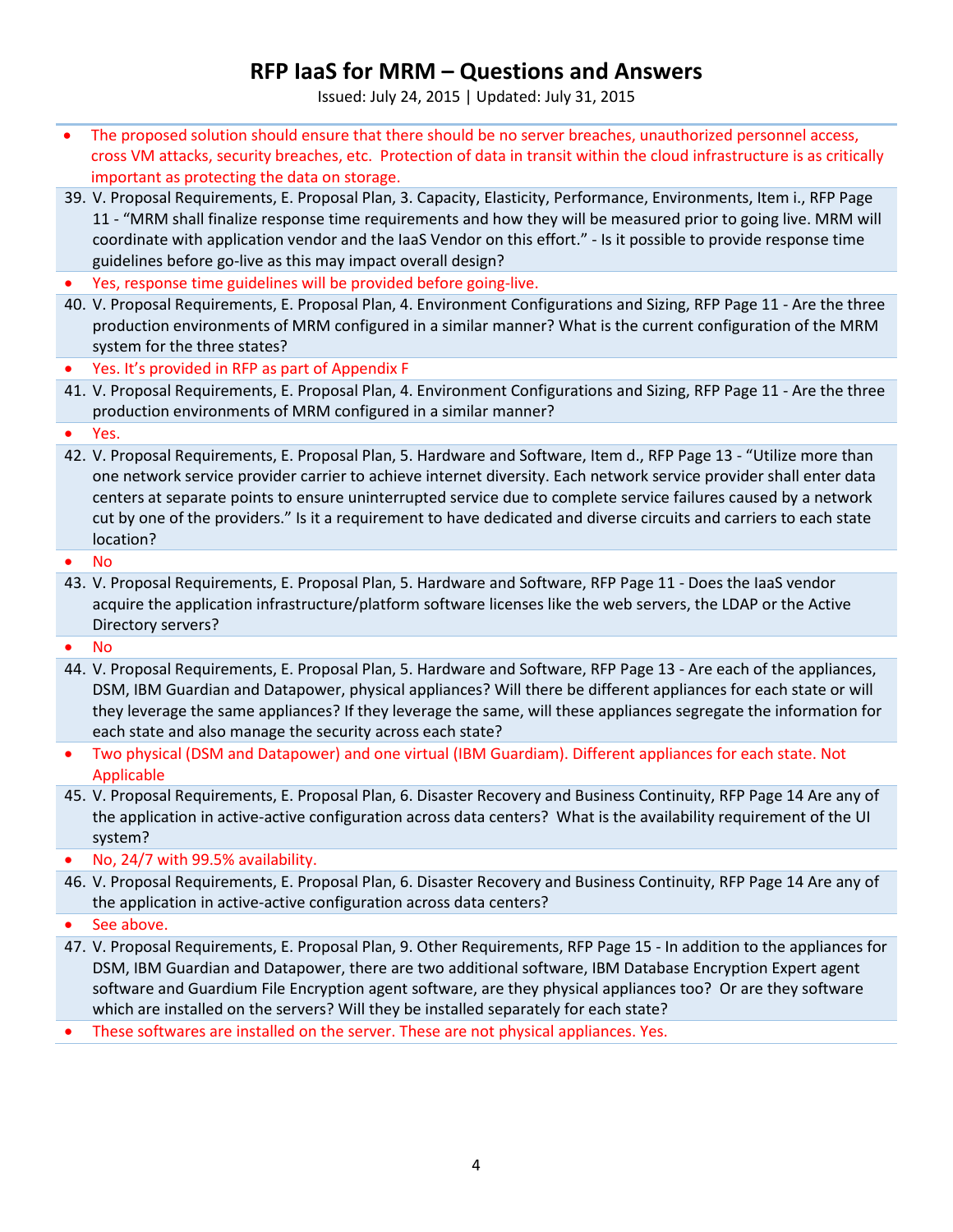Issued: July 24, 2015 | Updated: July 31, 2015

- 48. Appendix A Technical Architecture, 5.2.5 Mobile Application, 5.2.5.1.5 Installation Guidelines, RFP Page 56, Appendix A Page 34 - "The second option is to upload the Android installable package to our own server and provide the link to users. Users can click the link and start the installation process. Depending upon the device, a user may need to change the default settings (Users have to allow the unverified application to be installed) since Google does not verify the android applications that are not on Google Play. In this case, users are expected to have intermediate knowledge of their devices." What are the selected IaaS supplier's responsibilities with respect to supporting mobile application infrastructure/devices/installation
- RFP requirements cover all the aspect of the applications either web, batch, stand alone or mobile. Note that the Technical Architecture document is for reference only and does not define requirements for procurement.
- 49. Appendix A Technical Architecture, 7. Interfaces, 7.1.1 Mainframe Connectivity, RFP Page 78, Appendix A Page 56 "The ACCESS system and the legacy system need to exchange data on a regular basis for the member states legacy systems. Data files (pre-defined format) will be transferred at regular intervals with File Transfer Protocol (FTP). If on the mainframe operating system, secure FTP can be installed, configured and used for maintaining the security of the data transmission." Will the selected IaaS supplier be responsible for initiating/establishing/monitoring and managing FTP connection to the legacy mainframe environment(s)? Will each state require mainframe FTP connections to be monitored and managed?
- Application Vendor will be responsible for initiating/establishing/monitoring and managing FTP connection to the legacy mainframe environment(s). No, not by the IaaS.
- 50. Appendix A Technical Architecture, RFP Page 33, Appendix A Page 11 Who is responsible for hosting at the third party data center? Where is the third party data center located?
- The third party data center is the IaaS vendor data center.
- 51. Appendix A Technical Architecture, RFP Page 33, Appendix A Page 11 Is the IaaS provider responsible for installing/configuring/migration the new UI system to the cloud environment?
- No. This will be the responsibility of the application vendor.
- 52. Appendix A Technical Architecture, RFP Page 33, Appendix A Page 11 Will the cloud environment host the development and the UAT environments?
- No.
- 53. Appendix A Technical Architecture, RFP Page 34, Appendix A Page 12 Is the cloud provider responsible to acquire the licenses for the software components of the UI system? If so, who owns the licenses, the state or the cloud vendor?

• No.

54. Appendix A Technical Architecture, General Has the MRM consortium conducted any performance tests to determine the physical architecture which will fulfill the MRM performance needs and will allow the cloud vendors to provide the right approach to meet the needs for the batch jobs, web users and mobile users? If so, can you please provide the results?

• No.

55. Appendix A Technical Architecture, General The software (the application platform using all the tools specified in table) needed to develop and maintain the UI system, is the IaaS provider responsible to install/configure and maintain them?

• No

- 56. Appendix A Technical Architecture, General Will all of the software products and tools listed in appendix A be installed and configured separately for each state?
- They will be separate for each state.
- 57. Appendix A Technical Architecture, General Will each state have its own database?

• Yes.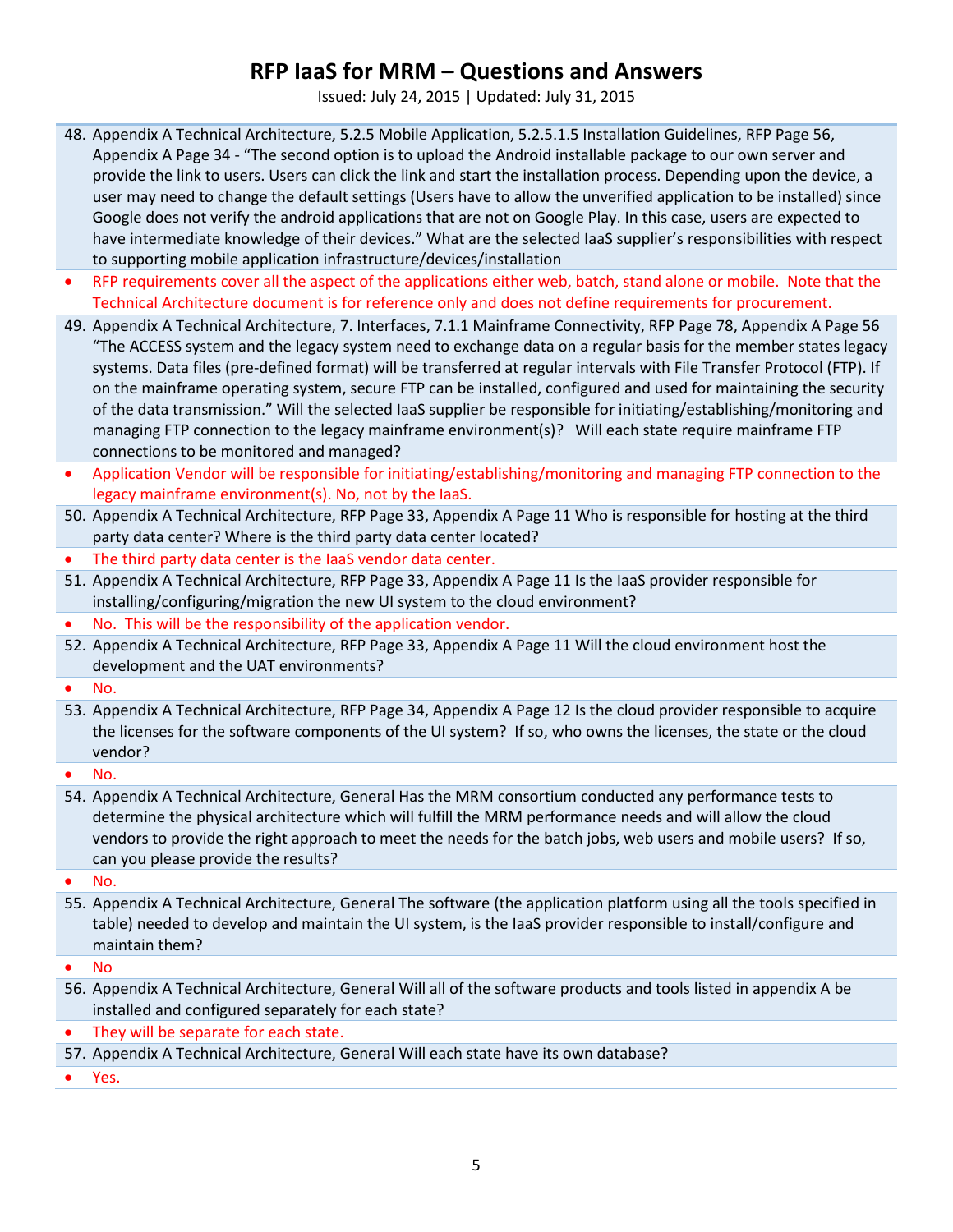Issued: July 24, 2015 | Updated: July 31, 2015

58. Appendix B Operational Service Agreement, III. Maintenance and Support, I. Contact List, RFP Page 128"At least thirty (30) days prior to the start of the Ongoing Services Phase, the Parties (MRM states, ITSC, application vendor, and IaaS Vendor) shall jointly complete a Contact List to identify and document the designated representatives who shall be contacted regarding Support matters under this OSA. In addition, the Contact List shall identify the specific points of contact for Incident progression, escalation, and resolution. The Contact List shall be maintained and updated, at least annually, by the Parties as necessary during the term of this OSA. There shall be a MRM Primary Point of Contact (PPOC) named upon contract signing by ITSC." Is the selected IaaS suppliers ticketing system expected to be the system of record?

• Yes, for the Infrastructure issues (not for the application issues)

59. Appendix B Operational Service Agreement, VI. Service Level Credits, A. System Service Level Credits, 4. Credits for Transaction Response Time Service Level Failures, RFP Page 136-137 Transaction response time issues may be the cause of application related issues – this could cause disagreement/finger pointing between the IaaS and Application vendor – the clause as written does not appear to make the Application vendor responsible in any way May we please have your detailed perspective on this topic for further consideration?

| <b>Transaction Response</b><br>Time Percent in excess of Minimum<br><b>Transaction Response Time Service Level</b><br>Percent | <b>Credit Payable</b>                                                                                                                            |
|-------------------------------------------------------------------------------------------------------------------------------|--------------------------------------------------------------------------------------------------------------------------------------------------|
| 95.0% to 98.9% of transactions                                                                                                | \$1,000                                                                                                                                          |
| 90.0% to 94.9%% of<br>transactions                                                                                            | \$2,000                                                                                                                                          |
| 88.0% to 89.9% of<br>transactions                                                                                             | \$4,000                                                                                                                                          |
| Less than 87.9% of transactions                                                                                               | The laaS Vendor agrees to<br>negotiate in good faith a Credit that<br>reflects the diminished value of the<br>System to the applicable MRM State |

- Bidder shall list any exceptions or confirm that it has no exceptions to any of the terms, conditions or requirements within Appendix B or Appendix C, which may impact the Bidders scoring. Exceptions shall be accompanied by alternative or substitute language, which would be acceptable to Bidder. Conflicts with stated requirements shall be noted in the corresponding paragraphs within Bidder's response format. Additional terms, conditions, or requirements proposed by Bidder for consideration shall be provided with a reference to the corresponding paragraph in the applicable Appendix Document.
- 60. Appendix B Operational Service Agreement, II. Overview, B. Roles and Responsibilities, RFP Page 123 Is it the customers expectation that the CSP integrates our SIEM (Security, Information and Event Management) network security tools with their network security appliances and tools and provide monitoring, management, and reporting using their appliance and tools?
- No, but the consortium is open to discuss the possibility if required.
- 61. Appendix B Operational Service Agreement, III. Maintenance and Support, A. Errors, RFP Page 124 Are these errors specific only to IaaS up to the OS or does it span to application errors as well?
- Only to the IaaS up to the OS.
- 62. Appendix B Operational Service Agreement, III. Maintenance and Support, J. Contract Procedures, RFP Page 128 Is MRM's expectation to have the IaaS vendor perform all application availability and performance monitoring and contact MRM for all application related incidents or will this be the responsibility of the application hosting provider?
- Only to the IaaS up to the OS.